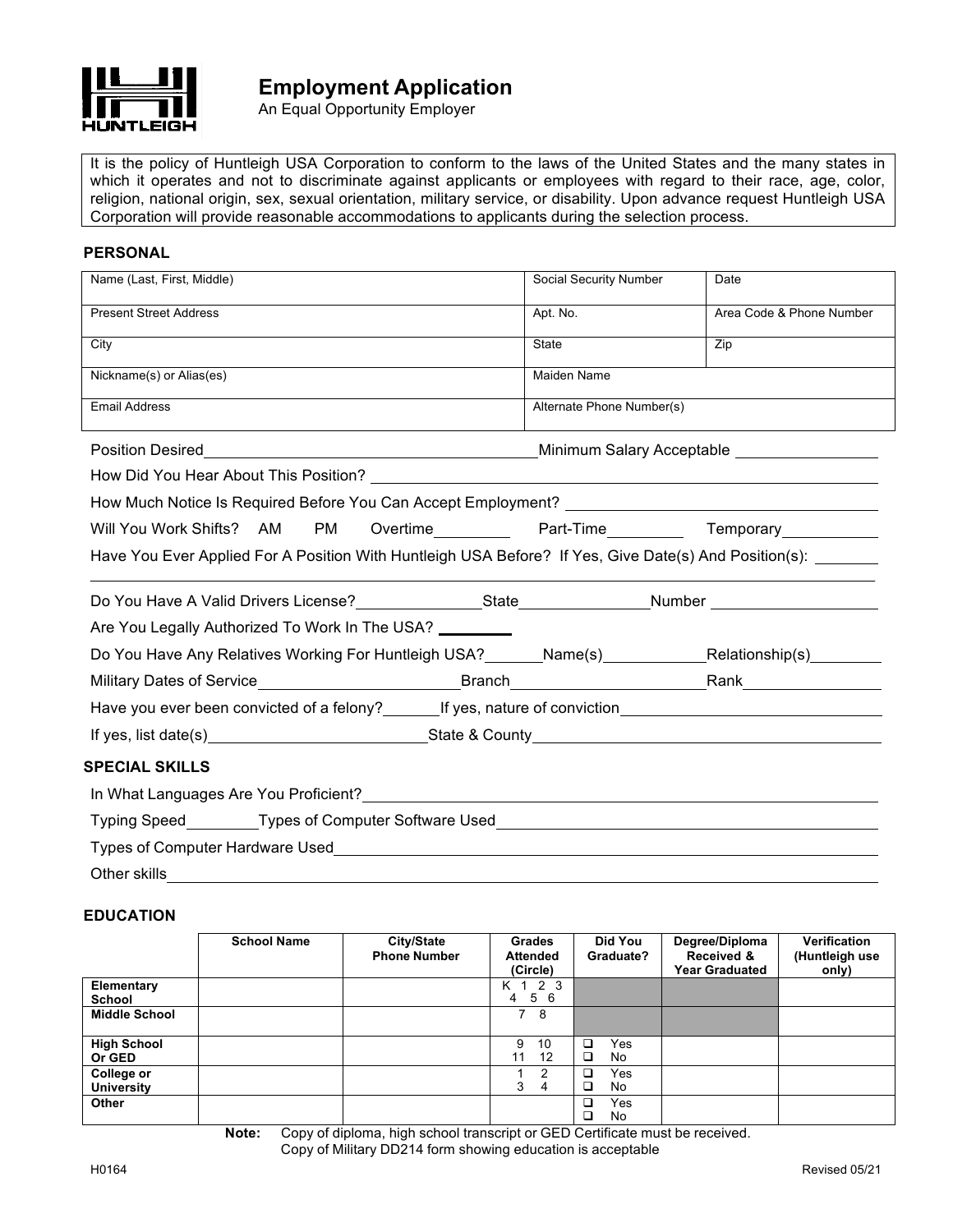## **EMPLOYMENT RECORD**

Start with your present or most recent employer. List **ALL** full-time and part-time employment during the last 10 years. Please explain any periods of unemployment in excess of 30 days in between employers. Use an additional sheet if necessary.

| From                                | Company<br>Name and the state of the state of the state of the state of the state of the state of the state of the state of the state of the state of the state of the state of the state of the state of the state of the state of the s   | Position                                                                                                                         |
|-------------------------------------|---------------------------------------------------------------------------------------------------------------------------------------------------------------------------------------------------------------------------------------------|----------------------------------------------------------------------------------------------------------------------------------|
|                                     |                                                                                                                                                                                                                                             |                                                                                                                                  |
| To<br>$\frac{1}{2}$<br>$\sqrt{2}$   |                                                                                                                                                                                                                                             |                                                                                                                                  |
| Final Salary:                       | City City City City City                                                                                                                                                                                                                    | Reason for leaving <b>Example 20</b>                                                                                             |
| Dept:                               | <b>Phone Number</b>                                                                                                                                                                                                                         |                                                                                                                                  |
| From /                              | Activity (Unemployed, Travel, Seeking Employment, etc.)                                                                                                                                                                                     | Name of Reference Who Can Confirm<br>(non-relative)                                                                              |
| $\sqrt{2}$                          |                                                                                                                                                                                                                                             | Phone                                                                                                                            |
| From<br>$\sqrt{2}$                  | Company<br>Name                                                                                                                                                                                                                             | Position <u>___________________</u>                                                                                              |
| To<br>$\sqrt{2}$                    |                                                                                                                                                                                                                                             |                                                                                                                                  |
| Final Salary:                       |                                                                                                                                                                                                                                             | Reason for leaving <b>Example 20</b>                                                                                             |
| Dept:                               | <b>Phone Number</b>                                                                                                                                                                                                                         |                                                                                                                                  |
| From<br>$\sqrt{2}$                  | Activity (Unemployed, Travel, etc.)                                                                                                                                                                                                         | Name of Reference Who Can Confirm<br>(non-relative)                                                                              |
| To                                  |                                                                                                                                                                                                                                             | Phone                                                                                                                            |
| From<br>$\frac{1}{2}$               | Company                                                                                                                                                                                                                                     | Position<br><u> 1989 - Jan Stein Stein Stein Stein Stein Stein Stein Stein Stein Stein Stein Stein Stein Stein Stein Stein S</u> |
| To<br>$\prime$                      |                                                                                                                                                                                                                                             |                                                                                                                                  |
| Final Salary:                       | State Zip<br>City the contract of the contract of the contract of the contract of the contract of the contract of the contract of the contract of the contract of the contract of the contract of the contract of the contract of the contr | Reason for leaving <b>Example 20</b>                                                                                             |
| Dept:                               | <b>Phone Number</b>                                                                                                                                                                                                                         |                                                                                                                                  |
| From<br>$\frac{1}{2}$               | Activity (Unemployed, Travel, etc.)                                                                                                                                                                                                         | Name of Reference Who Can Confirm<br>(non-relative)                                                                              |
| To $\qquad \qquad \_$<br>$\sqrt{1}$ |                                                                                                                                                                                                                                             | Phone                                                                                                                            |
| From<br>$\sqrt{2}$                  | Company<br>Name and the contract of the contract of the contract of the contract of the contract of the contract of the contract of the contract of the contract of the contract of the contract of the contract of the contract of the c   | Position <u>________________________________</u>                                                                                 |
| $\sqrt{2}$<br>To                    |                                                                                                                                                                                                                                             |                                                                                                                                  |
| Final Salary:                       | City City City City City                                                                                                                                                                                                                    | Reason for leaving <b>Example 20</b>                                                                                             |
| Dept:                               | <b>Phone Number</b>                                                                                                                                                                                                                         |                                                                                                                                  |
| From<br>$I_{-}$                     | Activity (Unemployed, Travel, etc.)                                                                                                                                                                                                         | Name of Reference Who Can Confirm<br>(non-relative)                                                                              |
| To<br>$\frac{1}{2}$                 |                                                                                                                                                                                                                                             | Phone                                                                                                                            |
| From<br>$\prime$                    | Company<br>Name                                                                                                                                                                                                                             | Position                                                                                                                         |
| To<br>$\overline{1}$<br>$\prime$    | Address                                                                                                                                                                                                                                     | Supervisor <b>Supervisor Supervisor</b>                                                                                          |
| Final Salary:                       | State<br>Zip<br>City                                                                                                                                                                                                                        | Reason for leaving                                                                                                               |
| Dept:                               | <b>Phone Number</b>                                                                                                                                                                                                                         |                                                                                                                                  |
| From<br>$\prime$                    | Activity (Unemployed, Travel, etc.)                                                                                                                                                                                                         | Name of Reference Who Can Confirm<br>(non-relative)                                                                              |
| $\prime$<br>To<br>$\prime$          |                                                                                                                                                                                                                                             | Phone                                                                                                                            |

May we contact your present employer?  $\rho$  Yes  $\rho$  No